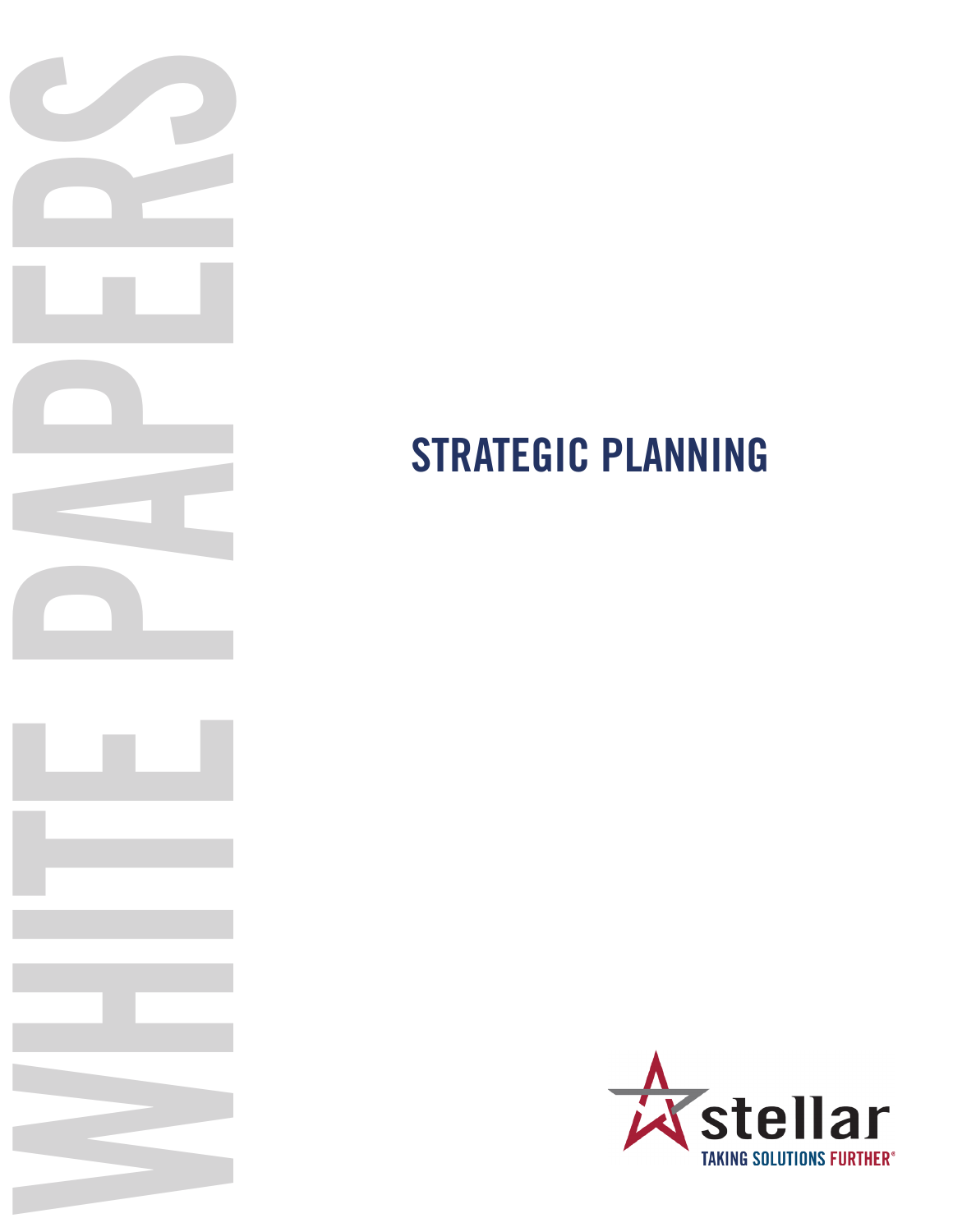# PREFACE

As food processors face stronger regulation and fierce competition, the need for a long-range strategic plan is more important than ever. A strategic plan provides a roadmap for growth by addressing operational, budgetary and visionary goals. Here, we discuss the attributes and process for developing a business plan, master plan, manufacturing plan and feasibility studies.

## SIX WAYS YOUR FOOD PROCESSING FACILITY WILL BENEFIT FROM A STRATEGIC PLAN

There's a saying that failing to plan is planning to fail. As competition increases and belts tighten, many food-processing companies are realizing the importance of strategic plans. A strategic plan often includes developing a business plan and master plan, in addition to a manufacturing analysis and feasibility studies. Areas typically addressed include:

## SAFETY INITIATIVES FOR BOTH FOOD AND PERSONNEL

- Ways to reduce the cost of goods sold including efficiencies in manufacturing and reduction of water and utility consumption
- Changes in manufacturing methods or packaging
- Supply chain revisions
- Growth plans, which may include expanding the business, introducing new products, locations,and market segments
- Asset consolidation/optimization
- Asset preservation / maintenance plans including capital expenditures for meeting current regulations and maintaining the future of existing assets
- Training such as computer and technology upgrades for tracking and traceability, communication, and other initiatives.

Without a strategic plan, companies lack the knowledge, tools and strategies to evolve and adjust to changing market and economic conditions, as well as customer demand.

#### HERE'S WHAT A STRATEGIC PLAN CAN PROVIDE YOUR BUSINESS

1. Clearly defined mission and vision – Developing a strategic plan requires that a company and its leaders examine, or in some cases, establish, a corporate mission and vision. Every operational aspect of the business will support this mission and vision.

2. Objective view — Embarking on the strategic planning process forces your organization and its leaders to take a clear, objective look at organizational structure, processes, and future growth plans. Many companies often get hung up dealing with day-to-day operational issues and fail to effectively take a step back and look at the big picture. The strategic planning process requires an in-depth dissection of the company to ensure that the current structure and processes are an effective approach to meeting the organization's goals.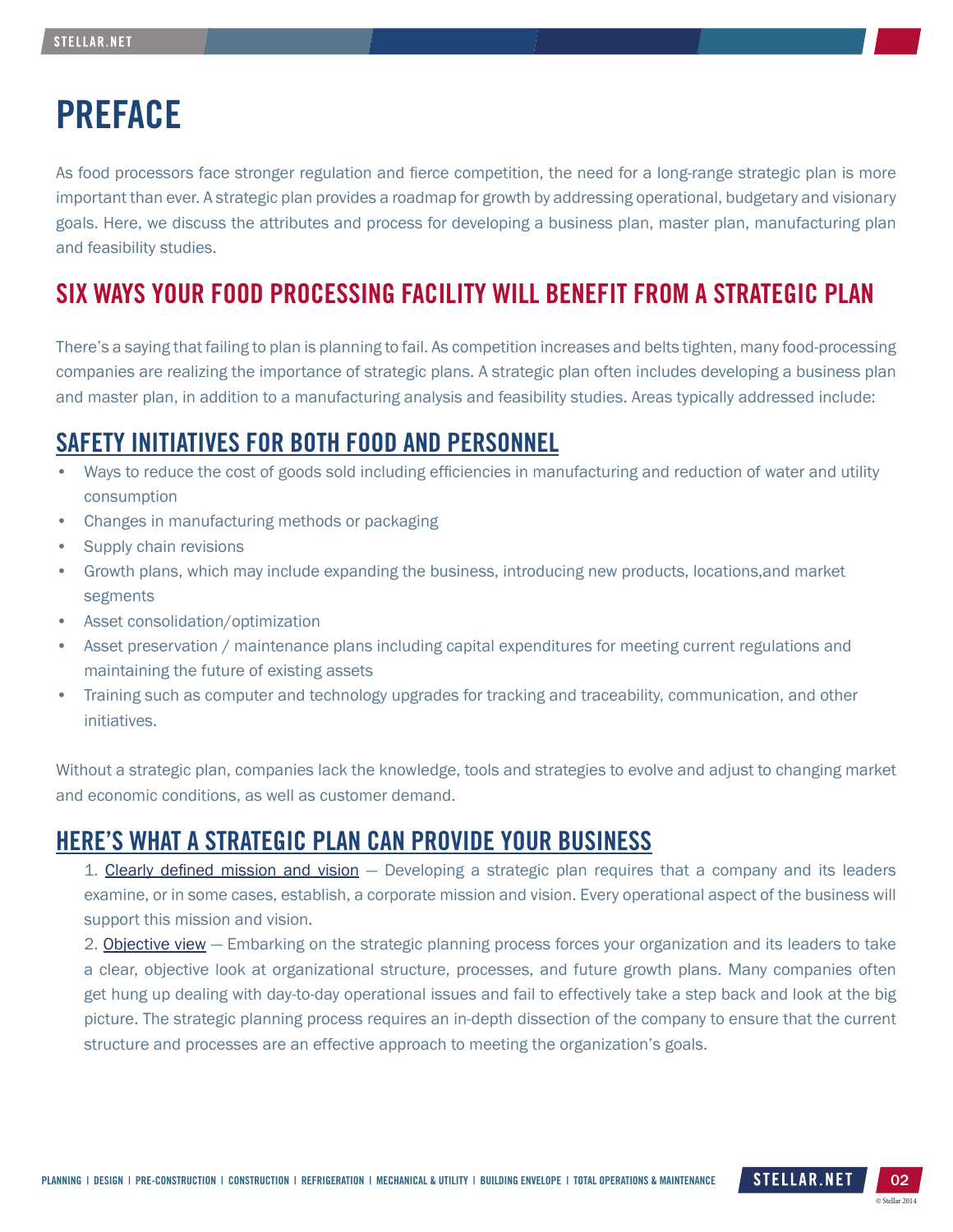3. Cost management - A strategic plan with clearly defined operational goals and procedures facilitates effective decision-making, especially where plant design and capital expenditures are involved. The plan should address future growth objectives, which will aid in space planning and maximizing the use of available square footage. All of these factors contribute to more effective cost management and budget planning.

4. Competitive advantages - A company with clearly defined goals and a production optimization plan will be more successful in meeting its business objectives and obtaining market share.

5. Adaptability - More stringent food safety requirements, new government regulations and changing consumer demands often require food processing facilities to adjust their business models. Food processors are adding product lines, incorporating more packaging options, adjusting ingredients, and expanding product mix, all of which affect people and processes. A strategic plan will account for operational changes and adjustments and determine appropriate courses of action.

6. Improved communication — A strategic plan that effectively conveys corporate goals can lead to improved communication and cohesiveness among employees. All personnel will have a clear understanding of the company's direction and their role, which can lead to a more motivated and stable workforce.

Food processing companies can create a strategic plan at any time. Whether you are embarking on a new greenfield project or planning a facility expansion, a strategic plan can be beneficial. Many food processing companies find it valuable to work with an outside consultant who can give a subjective view of the organization's goals and processes and provide in-depth market knowledge.

#### KEY ELEMENTS TO INCLUDE IN YOUR FOOD PROCESSING FACILITY'S BUSINESS PLAN

Most strategic plans begin with the development of a business plan, a methodical process where all aspects of the business are defined and analyzed against the company's business objectives. Food processing companies develop business plans at different stages of their life cycle, especially in preparation to launch a new product line, invest in a facility expansion or to identify new growth opportunities.

Larger companies often establish internal teams to develop a business plan, while smaller and mid-size companies may choose to outsource the process. Engaging an outside business planning consultant provides a critical, objective view of the organization that can be beneficial in uncovering new opportunities for business growth, as well as areas of inefficiencies.

Ideally, functional leaders within all key areas will participate in the business planning process to provide input and establish a holistic view of the organization before planning begins to include manufacturing, marketing, sales, finance, logistics and the executive team.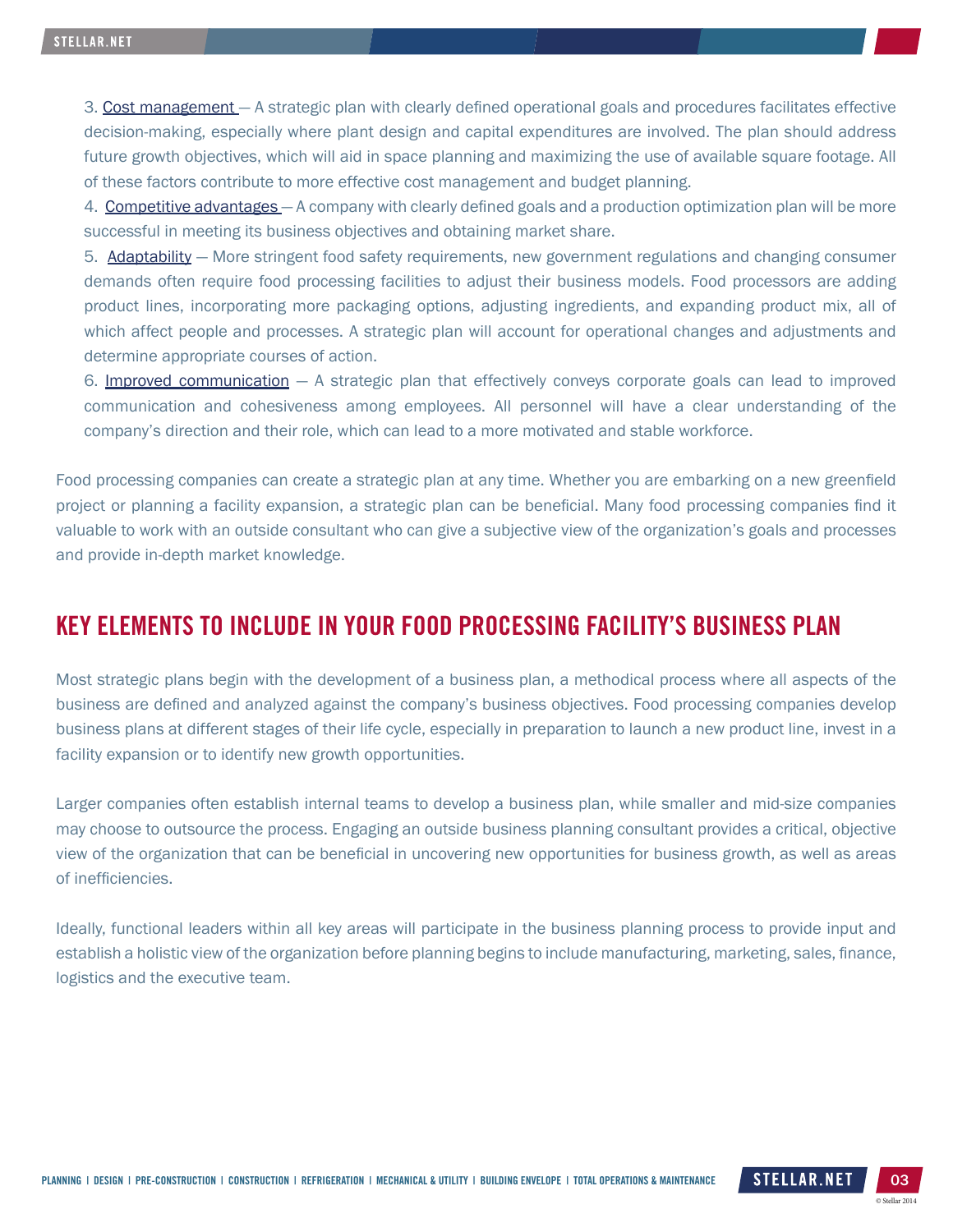#### THE KEY AREAS THAT A BUSINESS PLAN SHOULD INCLUDE ARE

- Company description What is the nature of your business and how will your product serve the market's needs? Who are your target customers? What sets your company apart from other food processing companies in the marketplace offering similar products?
- Industry analysis In this section, your business plan should address both the specific market segment you'll serve and customer wants/needs. Is the market climbing the bell curve or well saturated? Who are the current market leaders and what is their brand strategy? What profit margins are typical in the industry? Are there seasonal or geographic limitations or opportunities? In the plan, you'll want to explore market share, growth potential and profit margins in depth with your finance team.
- Product mix This section will detail each product your company will manufacture and its contribution to meeting sales goals. Each individual SKU will fill a unique customer desire and have its own price and profit margin, in addition to competitive advantages, such as ingredients, packaging or price. What similar products are on the market and what share of the market do they own? Are there product lines the company may add in the future? It's important that the plan address any future growth plans.
- Marketing & sales This section of your business plan will lay out your sales goals and determine your marketing strategy to meet those goals. Is this a new market you're hoping to penetrate or are there existing product lines in the market? Could your product target an entirely new demographic and if so, how will you reach them? How you will you meet your sales goals – through organic growth, a business acquisition or a vertical growth strategy? What channels of distribution will you use to meet these sales goals?

Regardless of how your company develops a business plan, internally or using an outside consultant, it's important to invest the time in getting this step right as it drives every other process in the strategic plan.

## THREE STEPS IN DEVELOPING A FOOD PROCESSING MANUFACTURING PLAN

Developing a manufacturing plan is generally the second phase in the strategic planning process. After creating a business plan and specifying your food processing plant's sales and growth projections, a manufacturing plan will identify and assess the processes that are used to manufacture the product to meet those sales goals.

Developing a manufacturing plan requires an in-depth analysis of the physical facility, materials, equipment, personnel, storage, logistics, and other processes related to manufacturing. The goal is to ensure the appropriate technology is in place and optimize current production practices to meet sales goals. The process of developing the plan will help identify where constraints exist and highlight areas to improve production efficiency.

## THE PURPOSE OF THE MANUFACTURING PLAN IS TO

- Review the current state manufacturing equipment utilization and bottlenecks
- Forecast the effect of projected growth on the utilization of existing equipment and systems
- Develop courses of action to effectively support the projected growth.

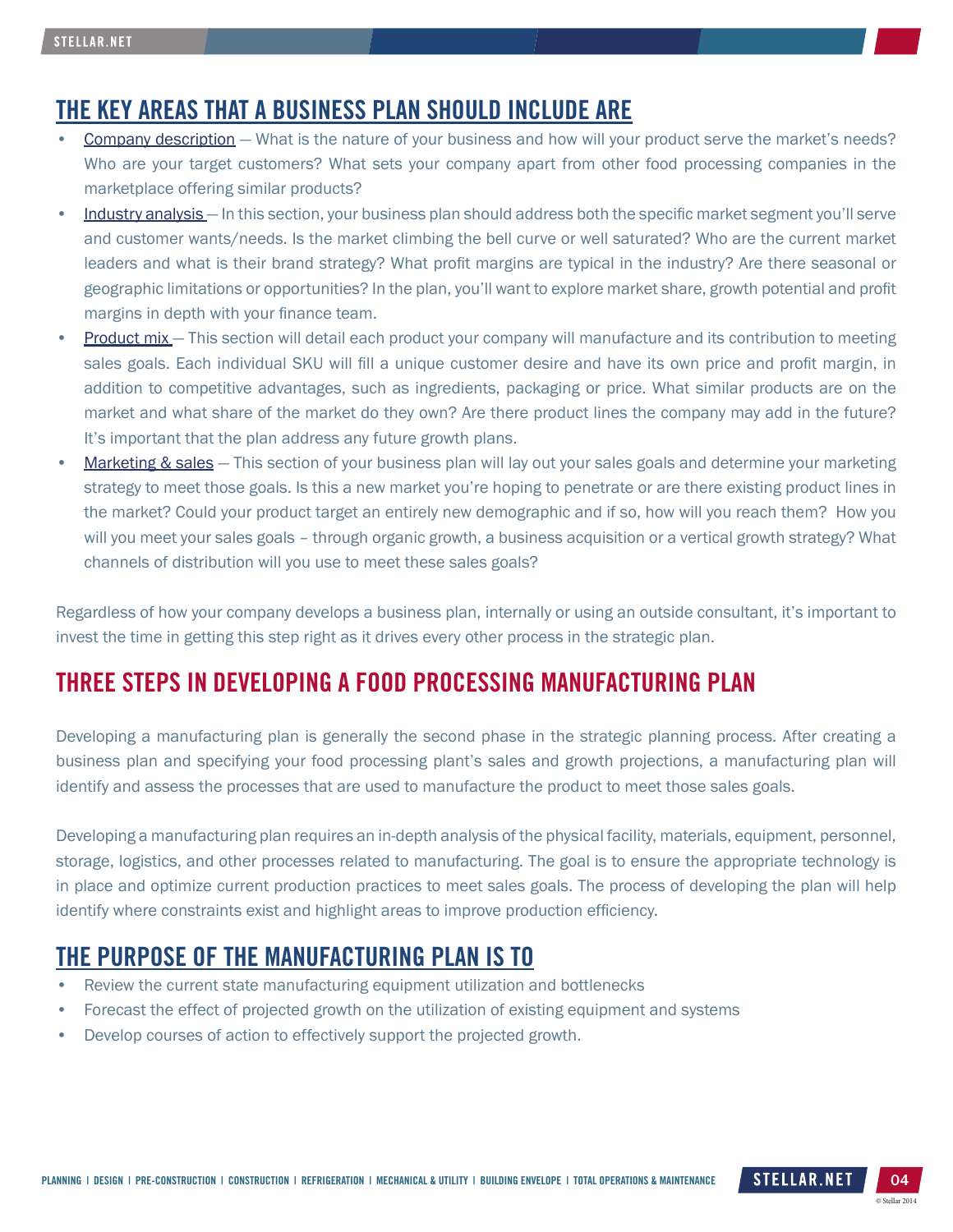#### THE THREE STEPS IN DEVELOPING A MANUFACTURING PLAN ARE

1. Situation analysis — This involves a detailed review of the facility's physical space and plant layout. Your manufacturing plan team should analyze workflow among both process equipment and personnel. For example, how do functional employees move throughout the facility and at what rate? How long does it take raw materials to reach the processing line?

2. Goals and objectives - Every aspect of production should be viewed independently with individual goals established for each process. In most cases, quantifiable goals can be developed for each area including operations, process, product, logistics and the overall facility. For example, how many lines will need to run concurrently in order to meet production goals? How much time does it take for a product to move from packaging to the warehouse or storage facility? Set realistic and quantifiable goals based on your sales objectives in order to design for optimal production efficiency.

3. **Function and scope** – This step will determine manufacturing concepts and requirements necessary to meet sales goals, including an efficient plant layout for optimal workflow, production process lines and layout, and efficient material handling and distribution. The recommendations set forth in this step will help drive your plant's master plan based on physical production requirements.

Plant owners often enlist the help of outside consultants when developing a manufacturing plan in order to get an objective perspective on the plant's current processes. Outside consultants have the added benefit of being able to share knowledge and case studies from their experience with other food processing plants.

## THE THREE STAGES OF MASTER PLANNING FOR FOOD PROCESSING FACILITIES

What will your food processing facility look like in the future based on your growth projections? Will you expand your current facility, buy and develop adjacent property or will it be necessary to embark on a greenfield project? A master plan can help answer these questions by developing a comprehensive three to five year long-range plan that will determine your facility's physical and site requirements based on growth projections.

Having a master plan allows plant owners to make good engineering decisions and manage capital expenditures more efficiently by planning for future growth requirements. The foundation for a good master plan relies on determined business and manufacturing criteria. Information gathered in your business plan and manufacturing plan will drive the components of your master plan, beginning with an analysis of your plant's current site.

#### THE THREE STAGES OF THE MASTER PLANNING PROCESS ARE

Stage 1: Situation analysis – The first phase of master planning entails gathering data about your plant's current physical location and structure, prior to beginning any design. Your team will review the existing site and document all aspects of the land and facility including:

- Planning and zoning local regulations, parking requirements, set-backs, easements, and height restrictions
- Traffic auto and truck parking and traffic flowsurrent and future availability and rates
- Utility capacity current and future availability and rates

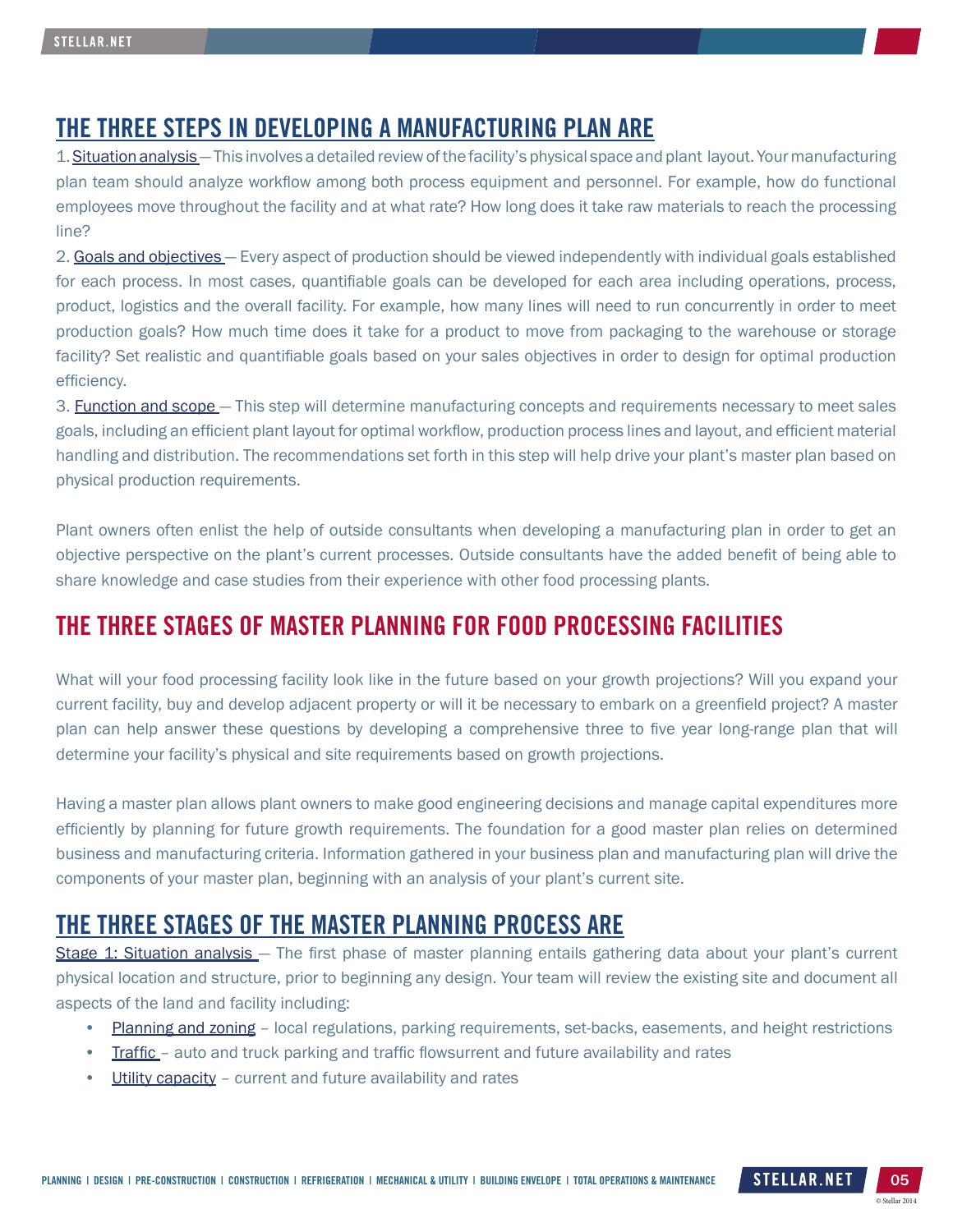- Process equipment layout and flows
- Sanitation and wastewater requirements
- Material handling systems, storage, and delivery of raw materials
- Finished product storage and distribution

Stage 2: Development of goals and objectives - During this stage, your team will use the information obtained in the situation analysis and in the business plan to guide the development of the master plan. Goals and objectives as they relate to the existing and future requirements will be defined for the following areas:

- Operations space needs, adjacencies, organization, security and employee requirements
- Process changes and additions to equipment, manning, functions, schedules or other minor adaptations
- Product product quality, mix and movement both within and outside of the facility for distribution
- Facility modifications or renovations to the current operating environments, including storage requirements
- Utility identify inefficiencies of source, delivery or utility utilization
- Sanitation environmental considerations for improved quality control.

Stage 3: Courses of action – This final stage is the synthesis, the design and implementation of the master plan. Based on the goals and objectives set forth for your facility's functional areas, this stage will determine logical and feasible steps the company should consider in its site development. The conclusions in this stage generally include:

- Establishing concepts for both site and building expansion
- Identifying the best use of the existing land
- Minimizing infrastructure and utility distribution costs
- Evaluating strategies to determine plan viability
- Determining a specific list of needs and/or program requirements for each master plan component
- Developing a plan to address site issues including transportation needs, site security, vehicular traffic, storm water management, wastewater treatment, and utility systems
- Recommending a comprehensive plan and sequence for implementation.

#### WHEN TO CONDUCT A FEASIBILITY STUDY FOR MAJOR PLANT DECISIONS

In this day and age of fierce competition and tighter budgets, food manufacturers are often faced with making critical and expensive—business decisions as part of their strategic plan. Should you refurbish existing equipment or buy new equipment to meet your manufacturing needs? Should you add product lines to increase market share and what impact would that have on current operations?

Recognizing the importance and potential financial impact of these decisions, food processors often hire outside consultants to conduct a feasibility study of the options and provide recommendations. A feasibility study is an indepth evaluation and analysis of the problem or opportunity with a thorough review of the operational and financial impacts of the proposed solutions.

Outside consultants often bring a level of objectivity and specialized expertise to a feasibility study that internal employees can not provide. This includes the experience to conduct a full plant capacity analysis; optimal layout and process flows; utility consumption/availability studies; and engineering, safety and ergonomic studies. All of this

© Stellar 2014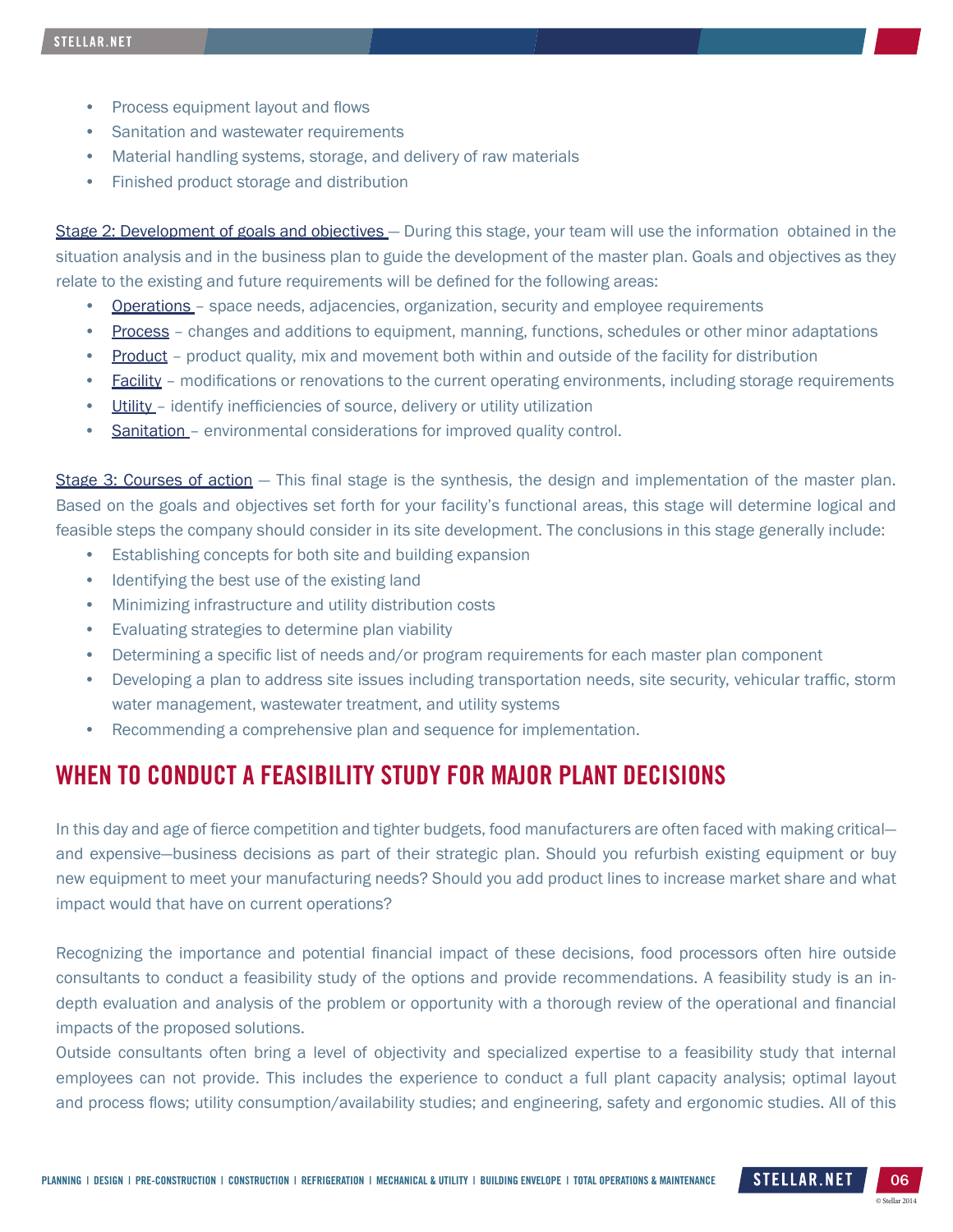information will assist plant owners in making more informed decisions.

#### FEASIBILITY STUDIES CAN HELP FOOD PROCESSORS MAKE THE FOLLOWING DECISIONS

- Expanding versus renovating a plant to increase production and improve operational efficiencies
- Ingredient and/or recipe changes that may affect existing operations
- The effect of adding new product lines on existing processing operations
- Moving lines both intra-plant and inter-plant
- Using a conventional warehouse versus an automated storage and retrieval system (ASRS)
- Facility optimization
- Achieving LEED certification
- Manufacturing methodology and cost-effective use of existing assets.

Along with feasibility studies, food manufacturers are focusing on asset optimization to maximize the income-generating potential and productivity of existing assets. By analyzing depreciation value, maintenance schedules, sanitary design and operational history (including downtime) of each piece of equipment, a plant can make the necessary process changes to increase production to meet strategic plan goals.